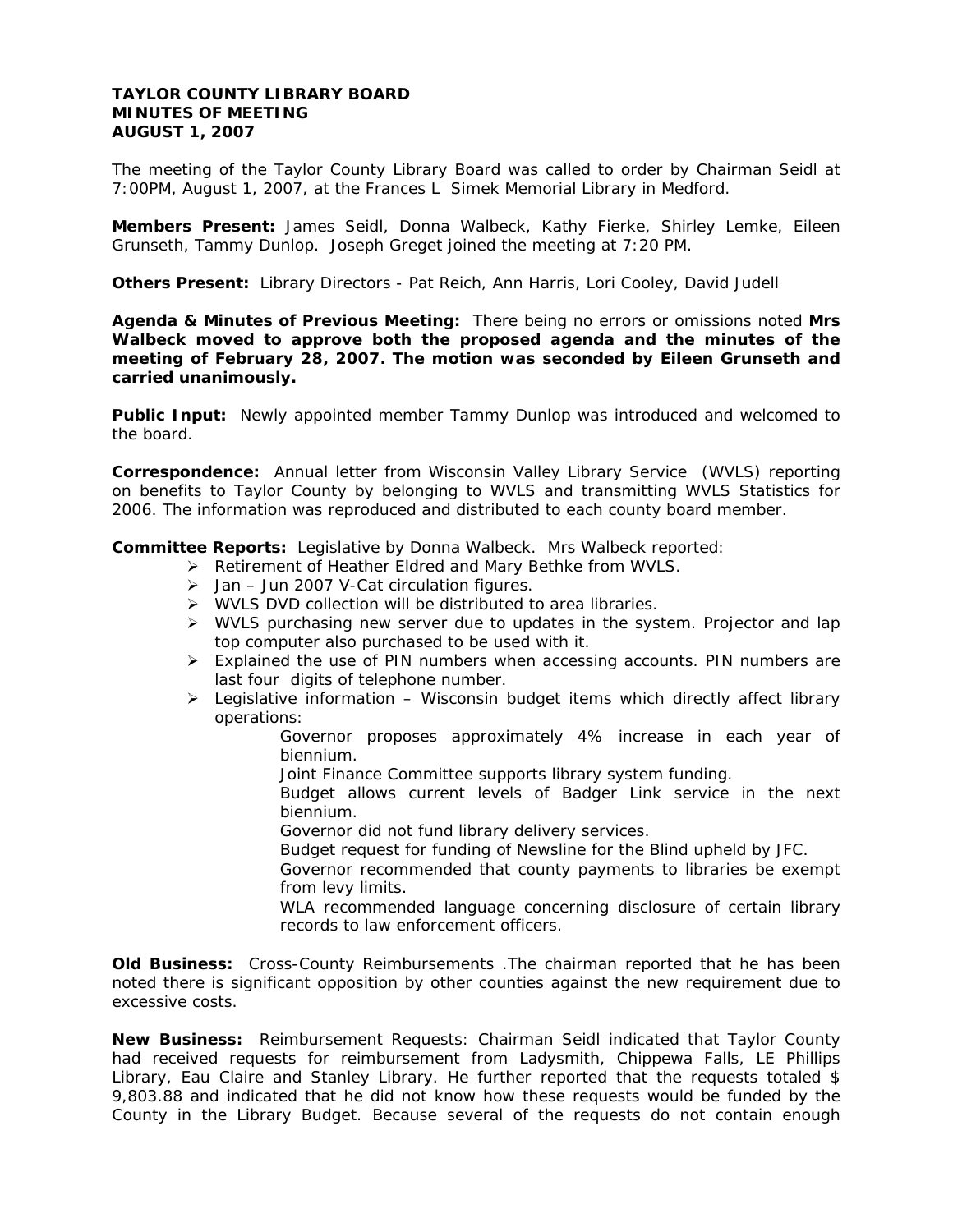information to justify the payments he may suggest to the County Clerk that he contact the libraries involved and request additional supporting documentation.

Taylor County libraries, which have requested reimbursement from adjacent counties, are: Medford – Lincoln and Price Counties Gilman – Chippewa County

CY 2008 Municipal Library Budgets. Each of the library directors present submitted their budget requests to the chairman who will consolidate the requests and prepare the consolidation for submission to the County Budget Preview Committee. The board representative from Westboro was requested to have the Westboro library director submit her request by mail or E-mail.

**Discussion Items:** Pat Reich suggested that in recognition of her retirement some type of token of thanks and appreciation be sent to Heather Eldred by Taylor County. There was agreement that the recommendation deserved further consideration and the chairman reported he would follow through.

Ann Harris presented an overview of July circulations by the various county libraries which revealed considerable differences in the length of circulation periods. The result of this is that libraries with short circulation periods gain more circulations than those with longer periods. This directly affects the cost per circulation and consequently either positively or negatively affects funding received by the libraries.

Library directors agreed to form an ad hoc committee to study the issue and make recommendation to their boards to adopt more uniform lending policies.

**Next Meeting:** Due to uncertainty of the budget preparation process which may require another special meeting, the chairman asked that the next meeting be at his call. There was no opposition.

**Adjournment:** There being no further business there was a **motion by Mrs Walbeck, second by Eileeen Grunseth to adjourn. Motion carried.** Meeting adjourned at 8:15PM, August 1, 2007.

Respectfully submitted:

SHIRLEY LEMKE **Secretary**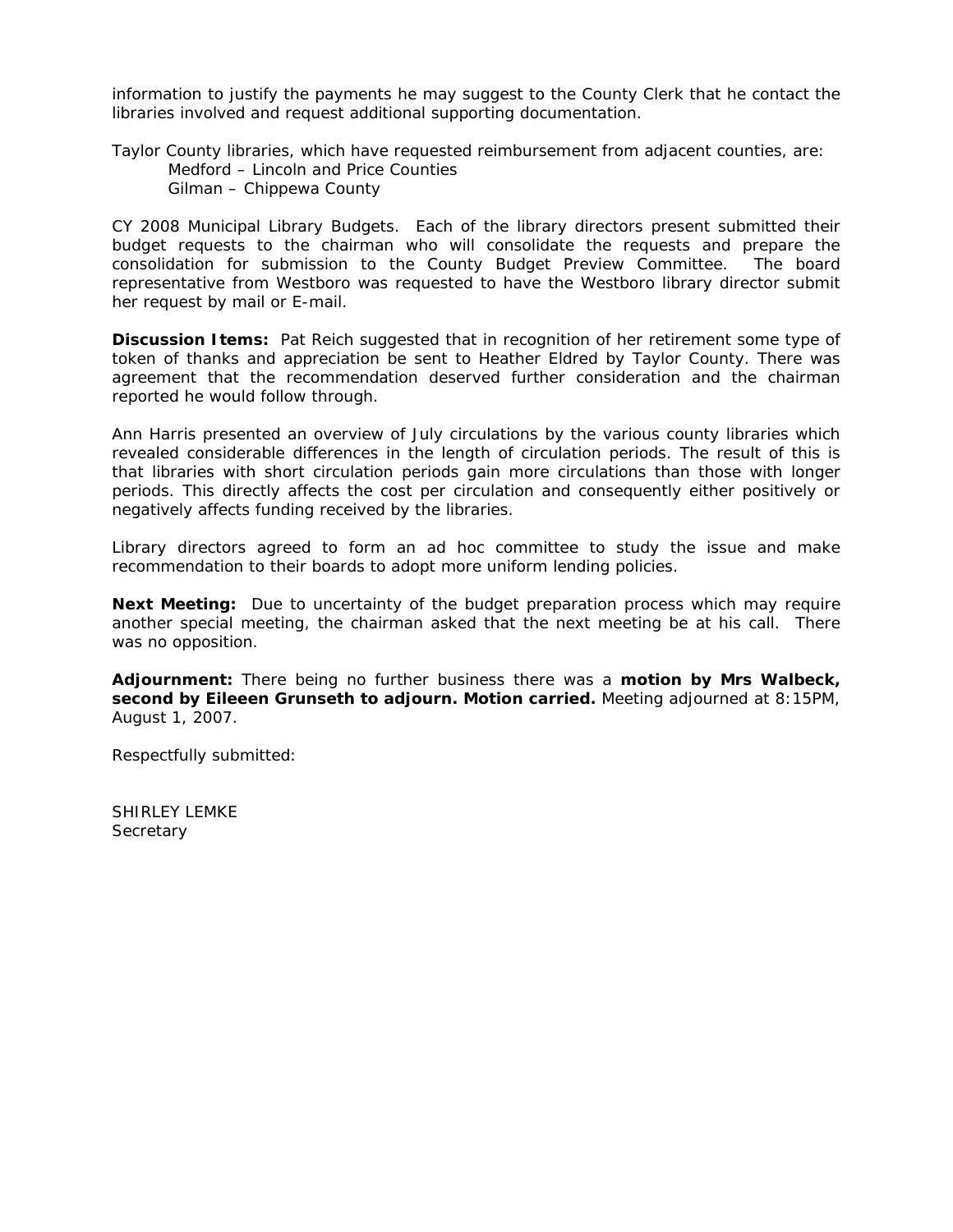## **TAYLOR COUNTY LIBRARY BOARD Minutes of Meeting February 28, 2007**

Chairman Seidl called the regular meeting of the County Library Board to order at 7:00PM, February 28, 2007, at the Rib Lake Public Library.

**Members present:** Donna Walbeck, James Seidl, Kathy Fierke, Sandy Volkmann and Joseph Greget

**Members absent:** Shirley Lemke and Eileen Grunseth

**Others present:** Directors Pat Reich, Ann Harris, Mary Aschenbrenner and David Judell

**Agenda & Minutes:** A motion to approve the proposed agenda and the minutes of the previous meeting was made by Mrs. Walbeck and seconded by Ms. Volkmann. Carried unanimously.

**Communications:** None

**Public Input:** None

**Committee Reports:** Legislative: Mrs. Walbeck reported on the following items:

- ¾ WLA Senate Bill 40 Budget Bill as supported by Governor Doyle.
- ¾ Reminder to members that Wisconsin Valley Library Service Lamplighter Info Bulletin is available on line.
- $\triangleright$  Reviewed the importance of contacting and keeping legislative representatives aware of concerns and not to forget "thank you's" for help provided.
- ¾ Described how the Wheeler Report can be accessed and why it is of value in keeping up with activities in the legislature and throughout the state.
- $\triangleright$  Gates Foundation workshop (Greener Pastures) coming up to help rural libraries. (More information in Lamplighter)
- ¾ LISZEN Library Blog Search Engine now available.
- $\geq 20$ <sup>th</sup> Annual Children's Book Fest will be held in Rhinelander on March 7<sup>th</sup> in conjunction with Summer Reading Program.
- $\triangleright$  Library Elf is an online Email reminder service available for library users to keep track of borrowed materials and holds.

**Old Business:** A brief discussion centered on statutory changes that necessitated revision of the Taylor County Library Plan. In brief: Cross-county reimbursement for services will be mandatory in 2008 requiring additional reporting requirements by libraries.

**New Business:** Revision of County Library Plan. Copies of revised plan draft had been provided to board members and directors previous to meeting with request for comments, concerns and/or corrections. Several concerns were addressed and a number of typographical and grammatical errors recommended for correction.

Following examination of the draft plan Mr. Greget moved to approve the plan as amended. This motion was seconded by Mrs. Walbeck and carried unanimously.

Resolution for County Board Approval of Library Plan: Chairman Seidl read a resolution he had drafted for submission of the Library Plan to the County Board for approval. Mr. Greget offered a motion to approve the resolution. Motion was seconded by Mrs. Walbeck and carried unanimously. All board members present signed the resolution.